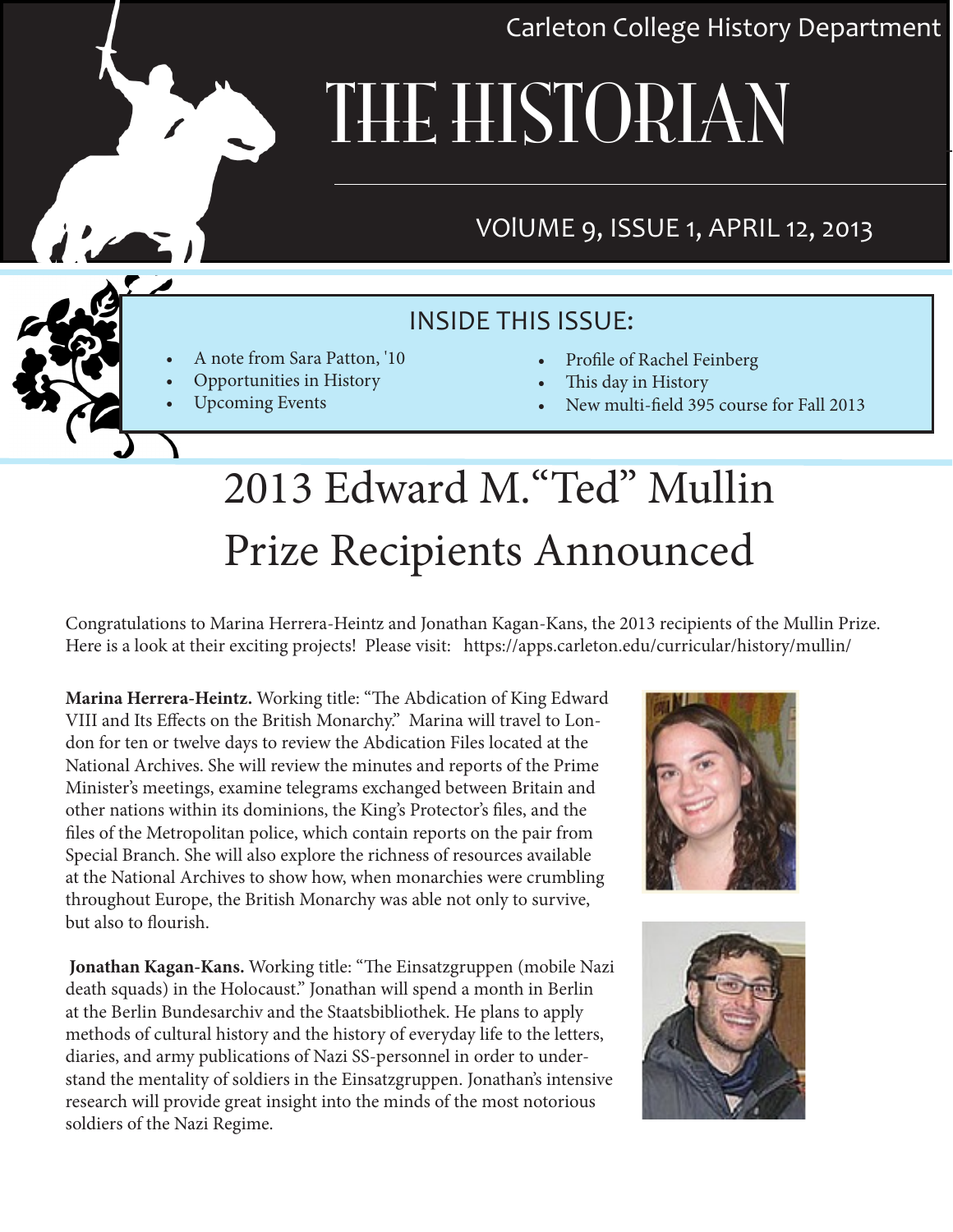# UPCOMING EVENTS

#### **Mon. Apr. 15**

 Carleton OCS Urban History in China Spring 2014 Applications due, bring to History Office 4:30 pm - Political Science, History, & other sponsors, very important event: Two Cheers for Anarchism by James C. Scott. Sayles-Hill 251

#### **Tue. Apr. 23**

 6:30 pm - Professor Harry Williams Special Chinese Green Tea Reception and Public Talk: Laird Bell Lecture 10x6: Snapshots of a Fulbrighter's Sojourn in China. Weitz Cinema

#### **Fri. Apr. 26**

 3:30 pm, Public talk by Emin Lelic, Carleton '07, University of Chicago, The Ottoman Science of Physiognomy. Leighton 301. 5:00 pm - Foro Latinoamericano 2013. Boliou 104

#### **Sat. Apr. 27**

 9:30 am - Foro Latinoamericano 2013. Gould Library Atheneum 10:30 am - Foro Latinoamericano 2013 Gould Library Atheneum 10:45 am - SPECIAL FILM SHOWING: "The Life & Legacy of Justice Rosalie Wahl." Weitz Cinema

#### **Wed. May 1st**

 5:00 pm - May Day Welcome Party for New Sophomore History Majors (followed by pizza with SDAs & other interested History majors). History Lounge.

#### **Fri. May 3rd**

 Carleton OCS Wilderness Studies at Grand Canyon Spr Brk 14 Apps Due, bring to History Office. Leighton 210.

#### **SUBMIT A T-SHIRT DESIGN FOR THE HISTORY DEPARTMENT T-SHIRT**

History majors and friends of the History Department- Do you know some great history puns? Do you think you can design a hilarious illustration that emobdies the humor and intellectualism of our fine department? If so put your wits to the test and submit a design for the 2012-2013 History Department T-shirt!

**submit designs to: clarkee@carleton.edu or adelmane@ carleton .edu Deadline: April 26th**



You are invited to Emin Lelic's '07 talk about the Ottoman science of Physiognomy, 3:30 pm, Friday April 26, Lei 301 (for more info, see events posting) (photo, left)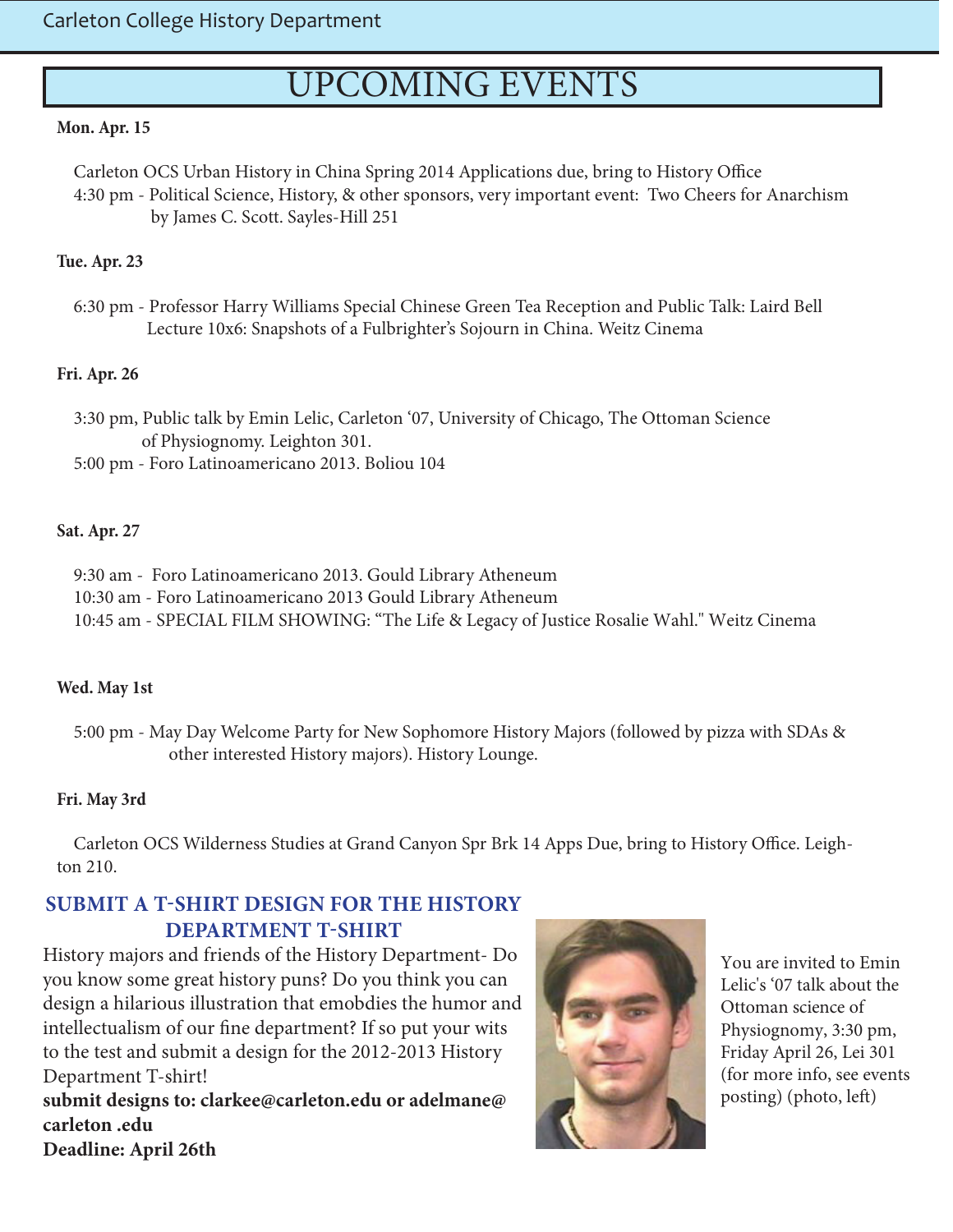# Paid internship opportunity from an Alum!

I am hoping you will share this paid internship opportunity for history students graduating this year with an interest in Public History. When I graduated in 2010, I took this internship at the John F. Kennedy National Historic Site, which through a few other twists and turns, led me to my current position of Lead Park Ranger at the site. This internship was integral in preparing me for my current position as well as for work I did in California for the National Park Service in between. I'm happy to talk about my experiences with any students interested in the internship or National Parks!

A bit more about the position:

This internship is through the Student Conservation Association, which is dedicated to offering young people opportunities for paid internships in conservation, history and research. During a 9 month internship, the successful applicant will research the Kennedy family, create and present and original tour of the John F. Kennedy National Historic Site, write informational material for the site and plan our major fall Halloween event, which attracts over 1000 people each year. You will also have opportunities to do research and/or work on education programming, based on their interests and background.

In addition, the intern will be an integral part of planning a conference for teachers and librarians held in partnership with the John F. Kennedy Presidential Library every April. The internship is a fantastic way to get a taste of what Public History work in the field is like! Anyone interested in applying should fill out the application here:

http://www.thesca.org/education-and-visitor-services-conservation-associate/po-00315705.

All the best, Sara Patton,

sara\_patton@nps.gov

## ALUMNI KUDOS!

 Congratulations from all of us in the Carleton History Department to Emmamarie Haasl, '12! She has now accepted her offer from the University of Michigan - Ann Arbor, to begin pursuing a fully funded PhD in history, starting in September 2013. Good luck with your studies, Emmamarie!

#### **NEW MULTI-FIELD HISTORY 395 IN THE FALL COUNTS TOWARDS THE HISTORY FIELD YOU CHOOSE!**

Next Fall History 395: Controversial Histories: Conflict, Polemic and Persuasion in Historical Perspective William North 6 credits, WR2, HI

Open to majors in all fields of history, this course explores the dynamics and unfolding of conflict and consensusbuilding in the sphere of ideas, policies, and individual/group collaboration. In dialogue with a series of interdisciplinary readings designed to frame questions and outline interpretive models that might then feed into individual research projects as well as a small selection of case studies from different historical periods and cultures, students will develop research topics in their respective fields of interest with the goal of developing a finished 25-page research essay using both primary and secondary scholarship. Students will also offer an oral presentation on their projects. On-going peer support, collaboration, & critique will be an essential part of the research process. In the past students have pursued projects on topics ranging from classical Rome to modern Europe and the Middle East, U.S. Educational policy to the place of "conscience" in English Catholic writing in the 16th century. Questions? Please feel free to contact Bill North, wnorth@carleton.edu

GREETINGS FROM our 2013 Spring Carleton History in Rome Program! Please visit our blog, for exciting photos and updates! https://apps.carleton.edu/curricular/ocs/rome/2013/blog/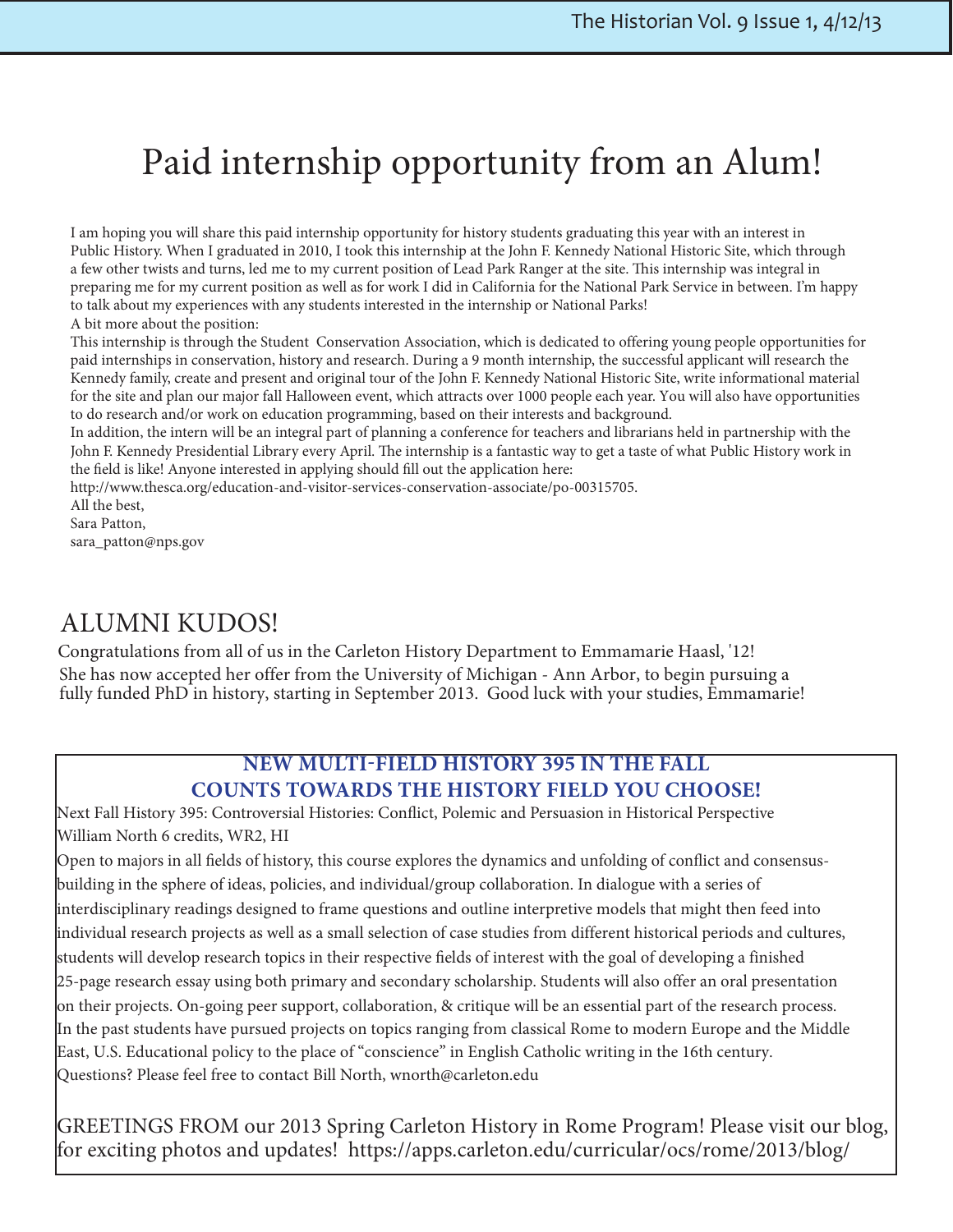#### OPPORTUNITIES IN HISTORY

#### **CONSORTIUM FOR THE STUDY OF THE ASIAS: UNIVERSITY OF MINNESOTA HINDI AND URDU INTENSIVE SUMMER COURSES**

In one summer you can complete an entire year of Hindi and Urdu language study. Your classes will be interactive, moving quickly towards proficiency in speaking, listening, writing and reading. **June 17 - August 23, 2013**

HNUR 1101 - Beginning Hindi and Urdu (5 Credits) Monday through Friday 9:05 AM - 12:05 PM June 17 - July 19, 2013 Professor S. Hong HNUR 1102 - Beginning Hindi and Urdu (5 Credits) Monday through Friday 9:05 AM - 12:05 AM July 22 - August 23, 2013 Professor S. Hong Visit our website www.cce.umn.edu/summer or call 612-624-4000. Registration begins April 9 for students in degree or certiἀcate programs, and April 16 for non-degree and visiting students.

#### **THE TUNNEL TO YOUR FUTURE!!**

THE CARLETON COLLEGE CAREER CENTER TUNNEL IS A PORTAL TO YOUR FUTURE. Visit the tunnel through this link: http://apps.carleton.edu/career/students/find\_jobs/resources/tunnel/ Login with your Carleton credentials and the world is your oyster. There are hundreds upon hundreds of job listings to choose from. Apply to be a corrections in California or THINK OF SOMETHING ELSE. Looking for summer employment? There are lots of internship postings on the tunnel to. Some of them are with theater companies and NGOs while others are with top companies like AT&T.

Some application processes are completed entirely through the hub, while other listnings direct you the appropriate application web page.

# **30 MINUTES EDUCATION**

Interested in Education?

Next week at the Career Center come speak with Carl alums working in Education! Alumni:

Eric Janus '68, President and Dean, William Mitchell College of Law Chris Clark '95, Director of Institutional Advancement, Blake School Saint Paul Academy Representatives: Lucy Polk (English Department Chair), Emily Meisler (English Teacher); St. Paul Academy

Sign up through the Tunnel. Log in and click the Events tab on the right.

http://apps.carleton.edu/career/students/find\_jobs/resources/tunnel/ or come to the Career Center!



#### FACULTY ADVOCACY DAY VISIT TO WASHINGTON, D.C.

Over spring break, Professors Susannah Ottaway and Serena Zabin participated in the National Humanities Alliance's Advocacy Day in Washington DC. They heard from Senators ElizabethWarren and Dick Durbin about the value of federal humanities programs, learned how to advocate for the NEH with legislators, and met with legislative aides in John Kline, Amy Klobuchar and Al Franken's offices.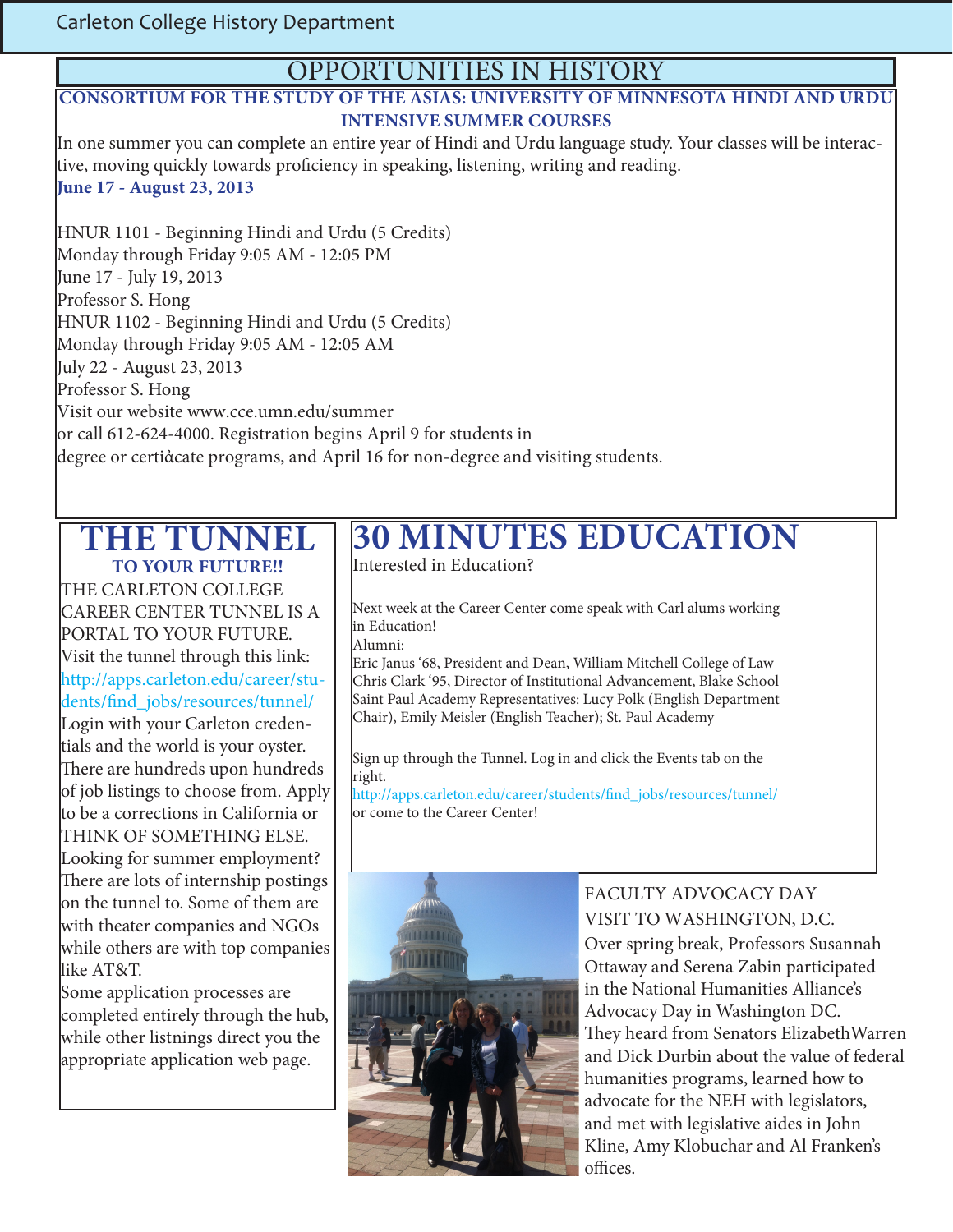## OPPORTUNITIES IN HISTORY CONTINUED

#### **CONGRESSIONAL INTERNSHIP AT THE OFFICE OF CONGRESSMAN KEITH ELLISON APPLICATION MATERIALS DUE APRIL 15, 2013**

Candidates must have strong written and verbal communication skills, be detail oriented, have excellent interpersonal skills, be organized, able to multi-task, and must possess keen interest in the political process and learning the operations of a Congressional Office. Candidates from a formal internship program sponsored by a college or who will receive college credit are preferred.

Part-time and full-time opportunities are available for duration of up to six months. A minimum of 15 hours a week is required, hours are flexible. Interns agree to serve without compensation, not to make any future claim for payment, and to acknowledge that the voluntary service does not constitute House employment. To apply for an internship please send the following materials by mail at

2100 Plymouth Avenue North, Minneapolis, MN 55411 or email them to sean.broom@mail.house.gov:

- Cover Letter
- Resume
- Two references (not letters of recommendation)
- Two writing samples (limit of three pages or less each, six pages total)

#### **PRAGUE SUMMER SCHOOLS IS ACCEPTING APPLICATIONS FOR SUMMER 2013 FINAL APPLICATION DEADLINE: MAY 15, 2013**

The Prague Summer School program takes place in Prague, Czech Republic during the summer. This year, the Prague Summer Schools program has some exciting new programs:

#### **29 June – 6 July 2013**

European Summer Institute on the Future of Europe: Lobbying in Brussels

Summer School on Crime, Law and Psychology

Summer School on European Politics: Interests versus Culture?

Summer School on China: A World Superpower - Myth or Reality?

#### **6-13 July 2013**

Summer School on New Development Cooperation: Breaking the Chains of Poverty

Summer School on Education: The Future of School

Summer School on Globalization: The End of Consumption as we Know it

Visit our website www.praguesummerschools.org to discover the details about the upcoming programs.

Students may submit their applications to Prague Summer Schools 2013 by Early Bird Application Deadline of April 30, 2013;

Final Deadline is May 15, 2013. Contact info@praguesummerschools.org with any questions.

IRISH & IRISH-AMERICAN SCHOLARSHIPS available for M.A. in Irish and Irish-American Studies at New York University! Glucksman Ireland House NYU: significant financial aid is now available for students entering our M.A. Program in Irish and Irish-American Studies. Scholarships are available for students Irish History, Cultural Studies, Irish-American Studies, Digital Scholarship, in the dynamic field of Humanities and Social Science research. Our M.A. degree can be completed in three semesters at NYU's Greenwich Village campus in New York City, or in one calendar year with full-time summer study in New York and in Dublin. Please visit: http://irelandhouse.as.nyu.edu/page/graduate.scholarships for more information!

Interested in Education? Next week at the Career Center come speak with Carl alums working in Education! Alumni Eric Janus '68, President and Dean, William Mitchell College of Law and Chris Clark, Carleton '95, Director of Institutional Advancement, The Blake School

**CHECK OUT SERENA ZABIN'S VIDEO! Visit https://apps.carleton.edu/academics/archive/?story\_id=948557 to watch Serena Zabin's video about her Boston Massacre research project.**